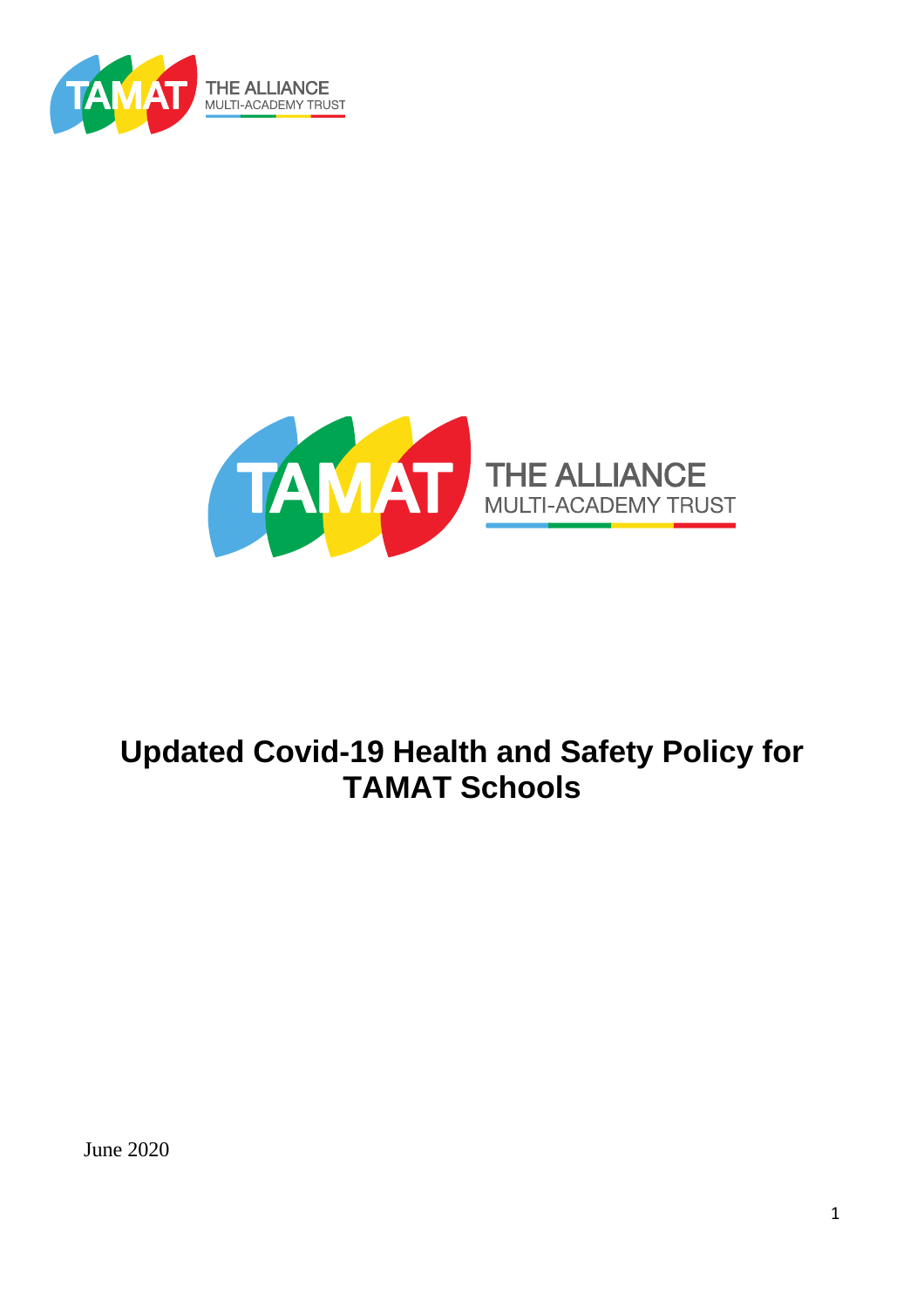

## **This Policy Should be Read in Conjunction with the TAMAT Health & Safety Policy**

### **Policy Aim**

To ensure that the risks of Covid-19 presented to pupils, staff and visitors are reduced to an acceptable level.

#### **Policy Objectives**

To conduct all our activities safely and in accordance with legislative standards and in consideration of government guidance.

To provide safe working and learning environments.

To ensure a systematic approach to the identification of risks and the allocation of resources to control them.

To openly communicate on health safety and welfare with all involved with TAMAT.

#### **Policy Statement**

TAMAT recognises and accepts its responsibility as an employer and provider of services and will provide a safe and healthy workplace and learning environment for all staff, pupils and such other persons as may be affected by its activities.

TAMAT will adopt health and safety arrangements under Covid-19 in line with Health & Safety legislation, and in accordance with government guidelines.

Good health and safety management will be an integral part of the way that the school operates and will be considered across all work activities and across the wide range of educational activities delivered.

#### **The Alliance Multi Academy Trust will**

Understanding and interpretation of current guidance and advice.

Apply and communicate sensible risk management and safe working practices. This will involve:

- Regular assessment of hazards and associated risks.
- Implementing preventative and protective control measures against those risks to an acceptable/tolerable level.
- Monitoring the effectiveness by senior leaders.
- Provision of information, instruction, training, and protective equipment to staff (and pupils where required).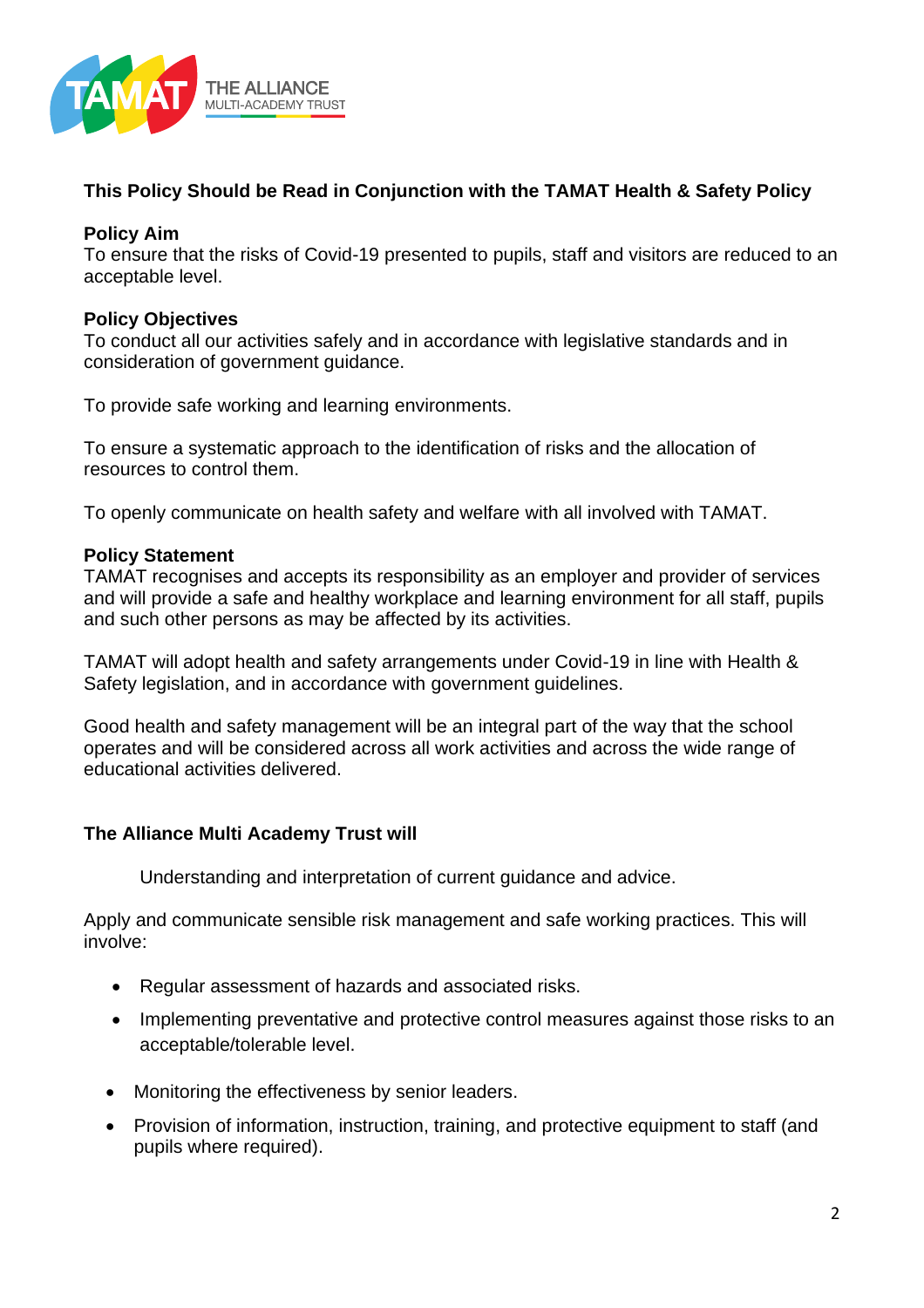

• Review of risk assessments, policies, procedures and practices at regular interval and where additional information is gained through changes in government guidance, monitoring or following an incident.

Implement measures to ensure social distancing is observed across the schools consistent with and appropriate to the numbers of pupils, staff, and visitors in the school.

Maintain an appropriate hygiene regime to be followed by all pupils, staff, and visitors.

Operate an enhanced cleaning regime for the duration of Covid-19.

Ensure that staff are informed and instructed to ensure competence and awareness of health & safety precautions required during Covid-19.

Educate pupils about Covid-19 and to encourage and re-assure them about the measures in place to protect themselves from it.

Require all employees and encourage and support all pupils to show a proper personal concern for their own safety, and for that of the people around them.

Require staff to exercise increased due care and attention and observe safe working methods.

Communicate regularly and effectively with staff and parents about the school's response to Covid-19.

Request parents/carers inform the school of any family member displaying Covid-19 symptoms or taking part in the Government track and trace system.

Provide adequate provision for children of critical workers and vulnerable children to be accommodated alongside returning year groups.

Put in place the support required for the return of pupils with special educational needs and disabilities (SEND) in line with education health care (EHC) plans in conjunction with families and other agencies.

Put in place any flexible working arrangements needed to support delivery of education during Covid-19 including where necessary staggered start/end times.

Put in place measures to check on staff wellbeing (including school leaders).